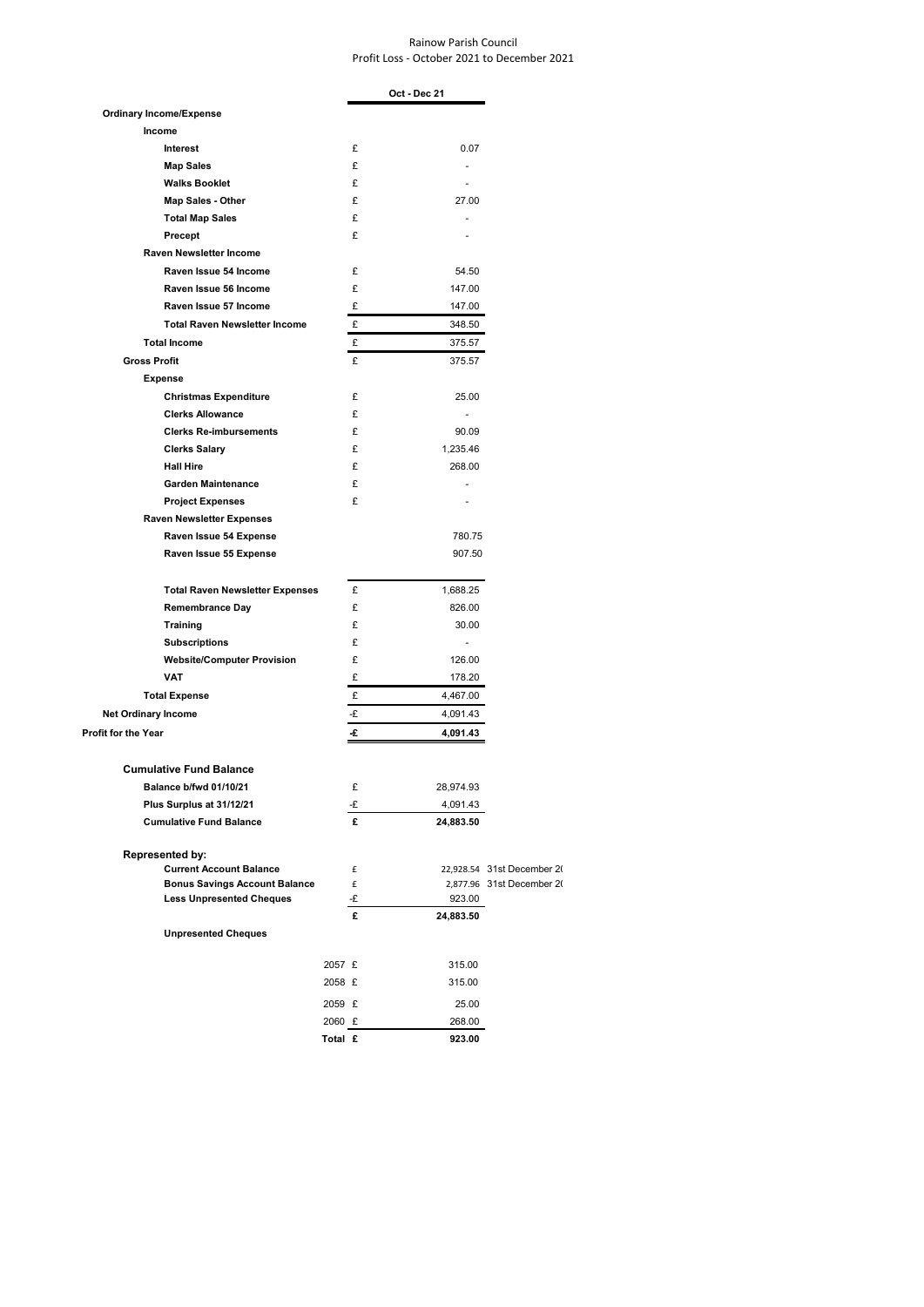## **Rainow Parish Council**

**Bank Reconciliation 1st October 2021 - 31st December 2021**

| Balance brought forward 1 <sup>st</sup> October 2021 |        | £      | 28,974.93 |           |                              |
|------------------------------------------------------|--------|--------|-----------|-----------|------------------------------|
| Plus Receipts                                        |        |        | £         | 375.57    |                              |
|                                                      |        |        | £         | 29,350.50 |                              |
| Less Payments                                        |        |        | £         | 4,467.00  |                              |
| <b>Balances c/f</b>                                  |        |        | £         | 24,883.50 |                              |
| <b>Current Account</b>                               |        |        | £         |           | 22,928.54 31st December 2021 |
| <b>Bonus Account</b>                                 |        |        | £         |           | 2,877.96 31st December 2021  |
|                                                      |        |        | £         | 25,806.50 |                              |
| Less Unpresented cheques:                            |        |        |           |           |                              |
|                                                      | 2057 £ | 315.00 |           |           |                              |
|                                                      | 2058 £ | 315.00 |           |           |                              |
|                                                      | 2059 £ | 25.00  |           |           |                              |
|                                                      | 2060 £ | 268.00 |           |           |                              |
|                                                      |        |        | £         | 923.00    |                              |
|                                                      |        |        |           |           |                              |

**Cash and Bank E** 24,883.50 **£** -